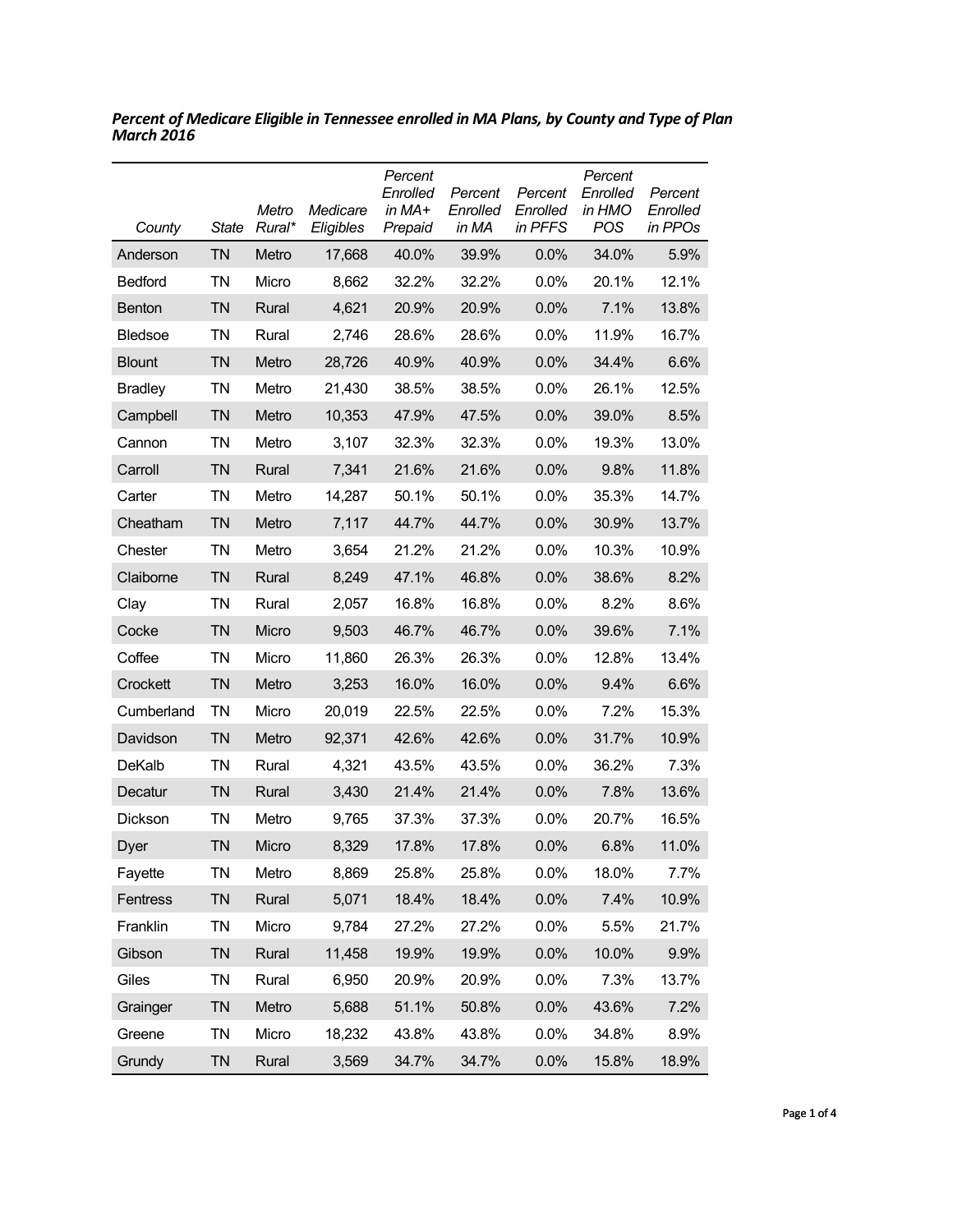| County           | <b>State</b> | Metro<br>Rural* | Medicare<br>Eligibles | Percent<br>Enrolled<br>in MA+<br>Prepaid | Percent<br>Enrolled<br>in MA | Percent<br>Enrolled<br>in PFFS | Percent<br>Enrolled<br>in HMO<br><b>POS</b> | Percent<br>Enrolled<br>in PPOs |
|------------------|--------------|-----------------|-----------------------|------------------------------------------|------------------------------|--------------------------------|---------------------------------------------|--------------------------------|
| Hamblen          | <b>TN</b>    | Metro           | 14,396                | 41.5%                                    | 41.4%                        | $0.0\%$                        | 34.5%                                       | 6.8%                           |
| Hamilton         | <b>TN</b>    | Metro           | 67,745                | 36.3%                                    | 35.9%                        | 0.0%                           | 20.4%                                       | 15.5%                          |
| Hancock          | <b>TN</b>    | Rural           | 1,422                 | 40.5%                                    | 40.5%                        | 0.0%                           | 31.4%                                       | 9.1%                           |
| Hardeman         | <b>TN</b>    | Rural           | 5,739                 | 22.7%                                    | 22.7%                        | 0.0%                           | 14.4%                                       | 8.2%                           |
| Hardin           | <b>TN</b>    | Rural           | 7,140                 | 18.9%                                    | 18.9%                        | 0.0%                           | 9.3%                                        | 9.6%                           |
| <b>Hawkins</b>   | <b>TN</b>    | Metro           | 15,005                | 55.9%                                    | 55.7%                        | 0.0%                           | 23.3%                                       | 32.4%                          |
| Haywood          | <b>TN</b>    | Rural           | 3,891                 | 25.9%                                    | 25.9%                        | 0.0%                           | 19.7%                                       | 6.2%                           |
| Henderson        | <b>TN</b>    | Rural           | 5,869                 | 26.0%                                    | 26.0%                        | 0.0%                           | 7.9%                                        | 18.2%                          |
| Henry            | <b>TN</b>    | Micro           | 8,703                 | 19.3%                                    | 19.3%                        | 0.0%                           | 5.1%                                        | 14.2%                          |
| Hickman          | <b>TN</b>    | Metro           | 4,904                 | 36.6%                                    | 36.6%                        | 0.0%                           | 21.9%                                       | 14.7%                          |
| Houston          | <b>TN</b>    | Rural           | 1,826                 | 22.7%                                    | 22.7%                        | 0.0%                           | 11.8%                                       | 10.9%                          |
| <b>Humphreys</b> | <b>TN</b>    | Rural           | 4,321                 | 22.9%                                    | 22.9%                        | 0.0%                           | 8.5%                                        | 14.5%                          |
| Jackson          | <b>TN</b>    | Micro           | 3,045                 | 21.8%                                    | 21.8%                        | 0.0%                           | 9.6%                                        | 12.2%                          |
| Jefferson        | <b>TN</b>    | Metro           | 12,767                | 43.3%                                    | 43.0%                        | 0.0%                           | 37.0%                                       | 6.0%                           |
| Johnson          | ΤN           | Rural           | 4,882                 | 42.5%                                    | 42.5%                        | 0.0%                           | 29.1%                                       | 13.4%                          |
| Knox             | <b>TN</b>    | Metro           | 81,190                | 42.5%                                    | 42.5%                        | 0.0%                           | 37.1%                                       | 5.3%                           |
| Lake             | <b>TN</b>    | Rural           | 1,278                 | 12.0%                                    | 12.0%                        | $0.0\%$                        | 5.9%                                        | 6.1%                           |
| Lauderdale       | <b>TN</b>    | Rural           | 5,178                 | 23.1%                                    | 23.1%                        | 0.0%                           | 15.0%                                       | 8.1%                           |
| Lawrence         | <b>TN</b>    | Micro           | 9,837                 | 20.9%                                    | 20.9%                        | $0.0\%$                        | 7.4%                                        | 13.5%                          |
| Lewis            | <b>TN</b>    | Rural           | 2,697                 | 29.7%                                    | 29.7%                        | 0.0%                           | 15.1%                                       | 14.7%                          |
| Lincoln          | <b>TN</b>    | Rural           | 7,777                 | 29.3%                                    | 29.3%                        | 0.0%                           | 7.0%                                        | 22.3%                          |
| Loudon           | <b>TN</b>    | Metro           | 14,597                | 40.0%                                    | 40.0%                        | 0.0%                           | 31.9%                                       | 8.2%                           |
| Macon            | TN           | Metro           | 4,801                 | 32.3%                                    | 32.3%                        | 0.0%                           | 23.8%                                       | 8.5%                           |
| Madison          | <b>TN</b>    | Metro           | 18,951                | 22.1%                                    | 22.1%                        | 0.0%                           | 14.3%                                       | 7.8%                           |
| Marion           | <b>TN</b>    | Metro           | 6,884                 | 35.7%                                    | 35.5%                        | 0.0%                           | 21.9%                                       | 13.6%                          |
| Marshall         | <b>TN</b>    | Micro           | 6,188                 | 33.1%                                    | 33.1%                        | 0.0%                           | 19.5%                                       | 13.6%                          |
| Maury            | <b>TN</b>    | Metro           | 17,043                | 29.6%                                    | 29.6%                        | 0.0%                           | 16.2%                                       | 13.4%                          |
| <b>McMinn</b>    | <b>TN</b>    | Micro           | 12,397                | 31.3%                                    | 31.3%                        | 0.0%                           | 20.3%                                       | 11.0%                          |
| <b>McNairy</b>   | <b>TN</b>    | Rural           | 6,927                 | 18.3%                                    | 18.3%                        | 0.0%                           | 8.2%                                        | 10.1%                          |
| Meigs            | <b>TN</b>    | Rural           | 3,024                 | 33.4%                                    | 33.4%                        | 0.0%                           | 14.4%                                       | 19.0%                          |
| Monroe           | <b>TN</b>    | Rural           | 11,595                | 41.3%                                    | 41.3%                        | 0.0%                           | 34.5%                                       | 6.7%                           |

*Percent of Medicare Eligible in Tennessee enrolled in MA Plans, by County and Type of Plan March 2016*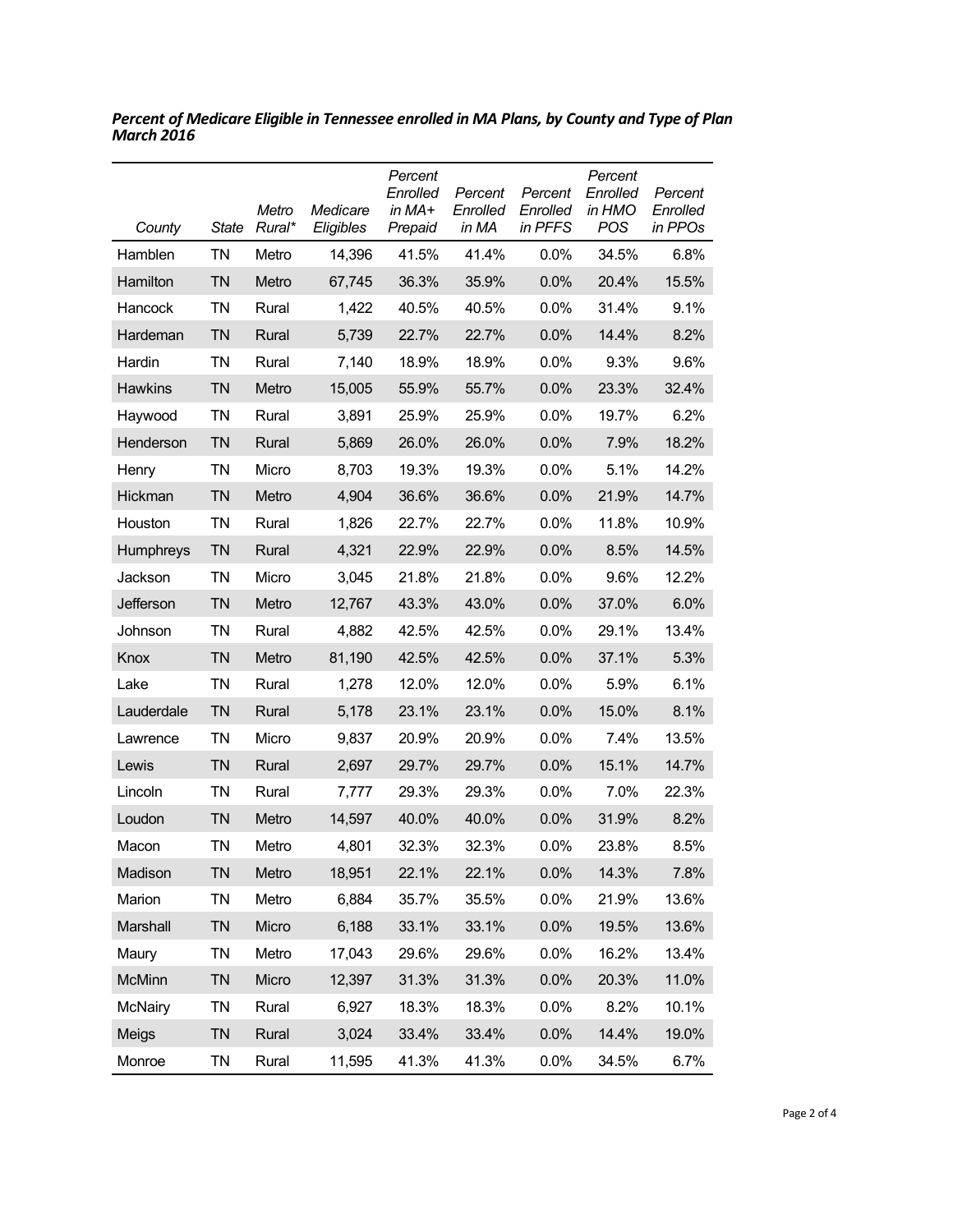| County         | <b>State</b> | Metro<br>Rural* | Medicare<br>Eligibles | Percent<br>Enrolled<br>in MA+<br>Prepaid | Percent<br>Enrolled<br>in MA | Percent<br>Enrolled<br>in PFFS | Percent<br>Enrolled<br>in HMO<br>POS | Percent<br>Enrolled<br>in PPOs |
|----------------|--------------|-----------------|-----------------------|------------------------------------------|------------------------------|--------------------------------|--------------------------------------|--------------------------------|
| Montgomery     | <b>TN</b>    | Metro           | 21,945                | 22.3%                                    | 22.3%                        | 0.0%                           | 16.0%                                | 6.3%                           |
| Moore          | ΤN           | Micro           | 1,318                 | 19.4%                                    | 19.4%                        | 0.0%                           | 5.5%                                 | 13.9%                          |
| Morgan         | <b>TN</b>    | Metro           | 5,013                 | 47.4%                                    | 47.0%                        | 0.0%                           | 42.2%                                | 4.8%                           |
| Obion          | <b>TN</b>    | Micro           | 7,573                 | 27.4%                                    | 27.4%                        | 0.0%                           | 4.2%                                 | 23.3%                          |
| Overton        | <b>TN</b>    | Micro           | 5,508                 | 19.5%                                    | 19.5%                        | 0.0%                           | 5.9%                                 | 13.6%                          |
| Perry          | <b>TN</b>    | Rural           | 2,077                 | 29.0%                                    | 29.0%                        | 0.0%                           | 9.0%                                 | 20.1%                          |
| Pickett        | <b>TN</b>    | Rural           | 1,529                 | 16.1%                                    | 16.1%                        | 0.0%                           | 6.1%                                 | 10.0%                          |
| Polk           | <b>TN</b>    | Metro           | 4,192                 | 26.7%                                    | 26.7%                        | 0.0%                           | 6.5%                                 | 20.2%                          |
| Putnam         | <b>TN</b>    | Micro           | 15,458                | 21.2%                                    | 21.2%                        | 0.0%                           | 7.9%                                 | 13.4%                          |
| Rhea           | <b>TN</b>    | Micro           | 7,266                 | 27.2%                                    | 27.2%                        | 0.0%                           | 19.0%                                | 8.2%                           |
| Roane          | <b>TN</b>    | Metro           | 14,121                | 38.2%                                    | 38.2%                        | 0.0%                           | 31.6%                                | 6.6%                           |
| Robertson      | <b>TN</b>    | Metro           | 12,049                | 43.0%                                    | 43.0%                        | 0.0%                           | 30.3%                                | 12.7%                          |
| Rutherford     | <b>TN</b>    | Metro           | 36,436                | 38.3%                                    | 38.3%                        | 0.0%                           | 24.9%                                | 13.4%                          |
| Scott          | <b>TN</b>    | Rural           | 5,006                 | 37.2%                                    | 37.2%                        | 0.0%                           | 31.3%                                | 5.9%                           |
| Sequatchie     | <b>TN</b>    | Metro           | 4,027                 | 27.9%                                    | 27.9%                        | 0.0%                           | 15.2%                                | 12.7%                          |
| Sevier         | <b>TN</b>    | Micro           | 21,516                | 43.6%                                    | 43.6%                        | 0.0%                           | 35.8%                                | 7.7%                           |
| Shelby         | <b>TN</b>    | Metro           | 139,834               | 27.9%                                    | 27.9%                        | 0.0%                           | 21.3%                                | 6.5%                           |
| Smith          | ΤN           | Metro           | 3,831                 | 29.7%                                    | 29.7%                        | $0.0\%$                        | 22.2%                                | 7.4%                           |
| <b>Stewart</b> | <b>TN</b>    | Rural           | 3,155                 | 20.6%                                    | 20.6%                        | 0.0%                           | 9.6%                                 | 11.0%                          |
| Sullivan       | ΤN           | Metro           | 40,673                | 57.3%                                    | 57.2%                        | 0.0%                           | 34.2%                                | 23.0%                          |
| Sumner         | <b>TN</b>    | Metro           | 31,044                | 44.5%                                    | 44.5%                        | 0.0%                           | 34.2%                                | 10.3%                          |
| Tipton         | ΤN           | Metro           | 10,395                | 23.1%                                    | 23.1%                        | 0.0%                           | 17.0%                                | 6.1%                           |
| Trousdale      | <b>TN</b>    | Metro           | 1,714                 | 34.8%                                    | 34.8%                        | 0.0%                           | 29.2%                                | 5.7%                           |
| Unicoi         | <b>TN</b>    | Metro           | 5,017                 | 45.9%                                    | 45.9%                        | 0.0%                           | 35.4%                                | 10.4%                          |
| Union          | <b>TN</b>    | Metro           | 4,409                 | 53.7%                                    | 53.7%                        | 0.0%                           | 49.8%                                | 3.9%                           |
| Van Buren      | <b>TN</b>    | Rural           | 1,560                 | 20.3%                                    | 20.3%                        | $0.0\%$                        | 8.7%                                 | 11.6%                          |
| Warren         | <b>TN</b>    | Micro           | 8,950                 | 26.6%                                    | 26.6%                        | 0.0%                           | 16.1%                                | 10.6%                          |
| Washington     | <b>TN</b>    | Metro           | 27,475                | 45.6%                                    | 45.6%                        | 0.0%                           | 29.1%                                | 16.5%                          |
| Wayne          | <b>TN</b>    | Rural           | 3,776                 | 24.4%                                    | 24.4%                        | 0.0%                           | 8.8%                                 | 15.7%                          |
| Weakley        | <b>TN</b>    | Micro           | 7,073                 | 19.4%                                    | 19.4%                        | 0.0%                           | 4.2%                                 | 15.2%                          |
| White          | <b>TN</b>    | Rural           | 6,516                 | 26.1%                                    | 26.1%                        | 0.0%                           | 13.2%                                | 12.9%                          |

*Percent of Medicare Eligible in Tennessee enrolled in MA Plans, by County and Type of Plan March 2016*